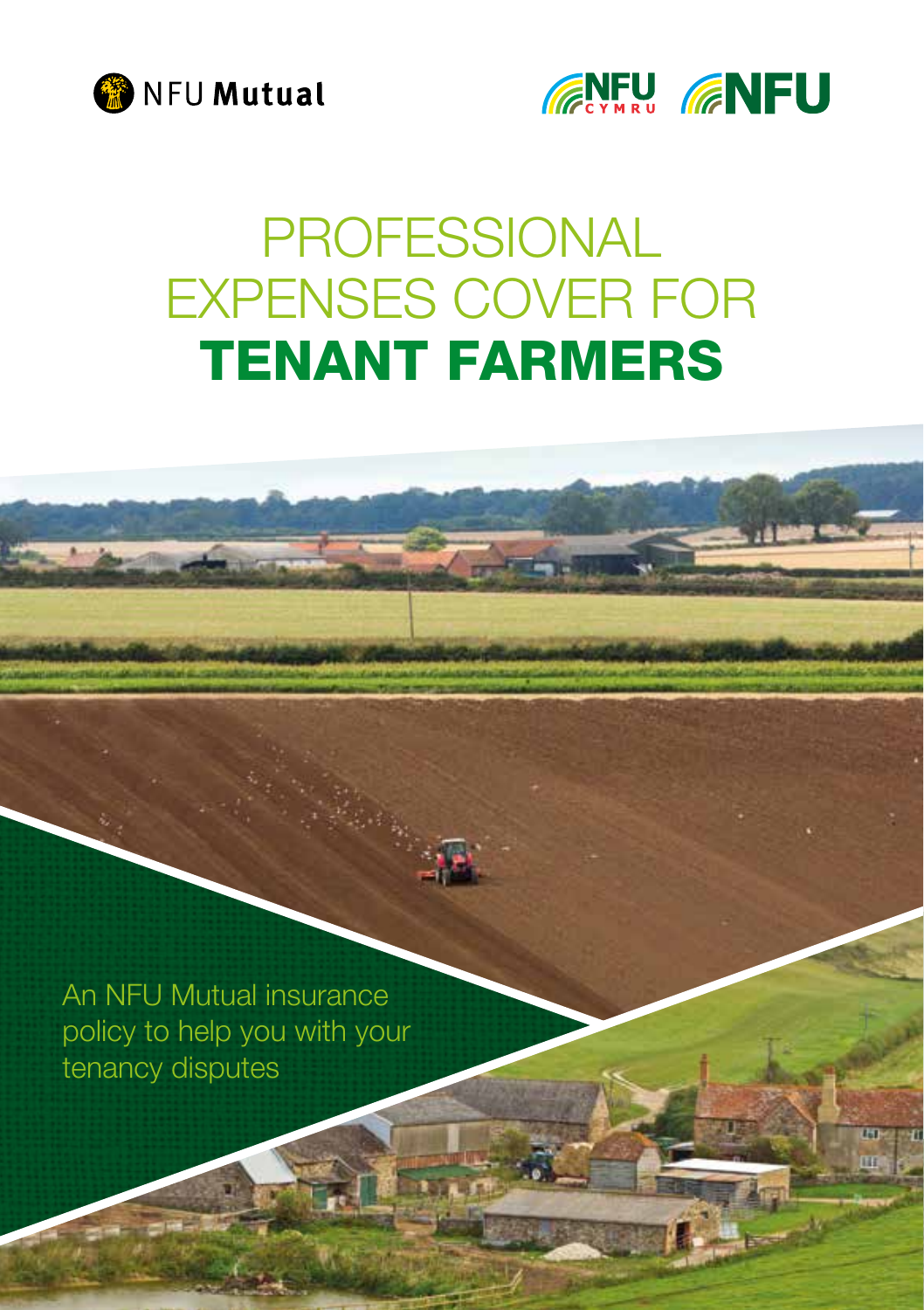The relationship between tenants and landlords of agricultural holdings is governed by agricultural tenancy legislation and individual tenancy agreements. Occasionally disputes can occur and this is where the NFU Mutual's professional expenses cover comes into action.

#### Why you need this policy

The NFU has worked closely with the NFU Mutual to create the professional expenses cover for tenant farmers. This insurance policy protects an NFU member's business from the potential costs of going to rent arbitration to secure a fair rent, the cost of a hearing at the First-tier Tribunal (Property Chamber) in England (FtT), or the cost of a hearing at the Agricultural Land Tribunal in Wales (ALT).

Cover is available provided the policy is taken out prior to the service of the rent review notice which results in the demand for arbitration or any other relevant notice that results in a referral to an FtT/ALT.

If you receive a relevant notice from your landlord, you should try to reach an

amicable agreement through negotiation. Hopefully this will avoid going to arbitration or an FtT/ALT hearing.

However when the dispute cannot be settled in this way, and when the arbitrator is appointed or a formal referral is made to the FtT/ALT, the NFU Mutual's professional expenses cover for tenant farmers is here for you.

### What does the policy offer?

Provided you have met the conditions outlined in the policy, you can provide evidence of attempted negotiations with your landlord or their agent, and you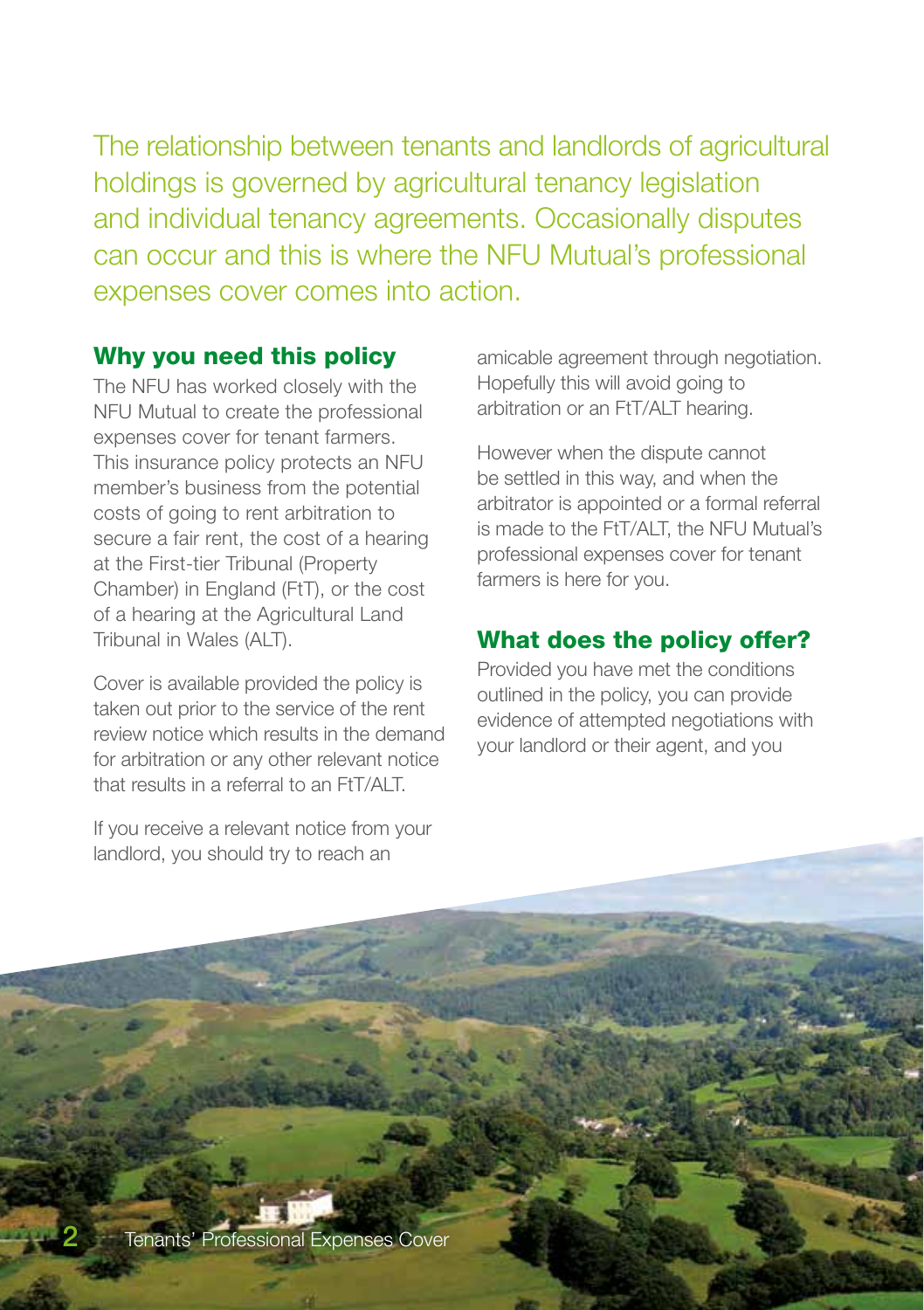can prove throughout the case that you have a reasonable prospect of being successful in pursuing your case or defending your position, the policy offers you the following:

- Financial cover against the costs of negotiation and representation following the appointment of an arbitrator or a formal referral to the FtT/ALT under the Agricultural Holdings Act 1986 or the Agricultural Tenancies Act 1995 for rent arbitration or a hearing at the FtT/ALT.
- The costs and expenses of a chartered surveyor, agricultural valuer, expert, solicitor and/or barrister from the date that an arbitrator is appointed or the dispute is referred to the FtT/ALT.
- A limit of £20,000 for each individual arbitration or referral to FtT/ALT, with no limit to the number of claims during any one year.
- Any costs (excludes fines, penalties or increased rent costs) awarded to the other party in the dispute by an arbitrator or FtT/ALT.
- Landlord costs awarded against you if you are ultimately unsuccessful at the end of a claim which is covered under the policy, subject to the same cover limit.
- Peace of mind knowing this policy works in unison with the NFU Legal Assistance Scheme (LAS)<sup>\*</sup> to provide NFU members with comprehensive protection in the event of a tenancy dispute.

*\* The LAS is a discretionary scheme that offers financial support to its subscribers towards professional costs incurred in disputes affecting their businesses as farmers or growers. The current subscription is £33 per annum plus VAT in addition to the main NFU membership subscription.*